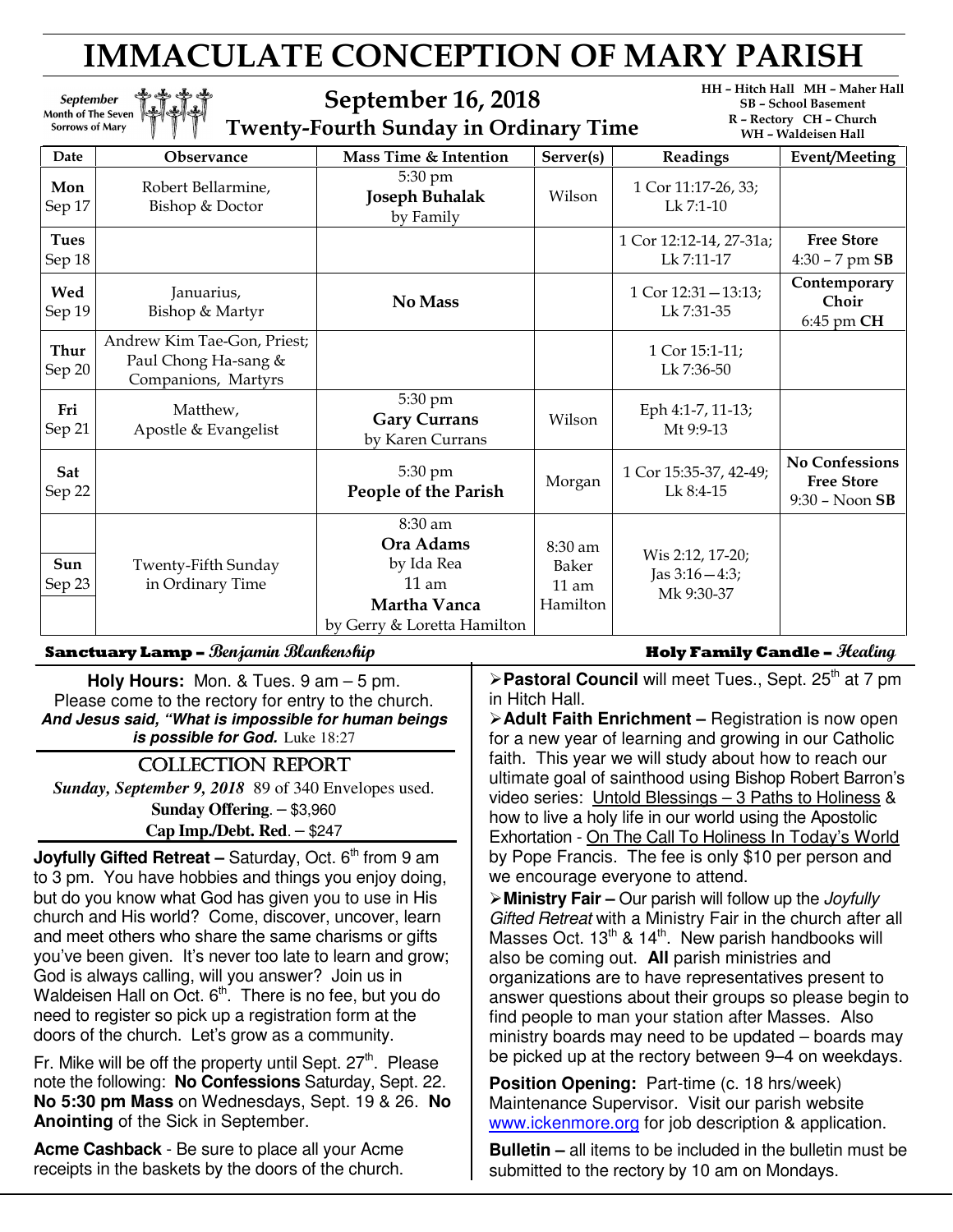#### History of Popes

#107 – Pope John VIII - Pope from Dec. 14, 872 – death, Dec. 16, 882. John, a Roman born between the years 800 and 825, was archdeacon under two previous popes. As pope, John reformed what we now call the Roman Curia (the Church's department heads) after it had become infected with many "disreputable nobles." John excommunicated a group of them, including Formosus, who surprisingly would become pope just 9 years after John's death as the excommunication was lifted in 878. The pope worked closely with the Church in Spain and England and secured peace with the Eastern emperor and patriarch though it only lasted a short time. John VIII was, by and large, a solid pope & widely renowned as one of the best popes of the 9<sup>th</sup> Century. Any accounts that called his character into question have been debunked by historians. He is perhaps best known for protecting Rome from the Saracen army while organizing the Western imperial succession following the death of Emperor Louis II. This was important as Louis' initial successor, Charles the Bald, wasn't able to follow through on his promise of protection to the pope. After Charles' death in 876, John travelled, asking any king & prince who would listen to unite and come to Italy's aid against the marauding Muslims. After three years with little success, John chose Charles the Fat as the next Holy Roman Emperor. However, this Charles cared most about his home kingdom of Germany & was indifferent to the plight of Italy, so, the task fell on John to lead an army, build fortifications, and even patrol the region single-handedly in order to fend off the Saracens. John was a supporter of the work of Sts. Cyril & Methodius and of Methodius after Cyril died in 869. It's said that with the pope's help, Methodius overcame all obstacles in his missionary work until his death in 885. What else was going on in the world at the time? In 872, the first hospital in the Muslim world was founded in Cairo, Egypt by the Abassid governor, Ahmad ibn Tulun.

#### STEWARDSHIP THOUGHTS

We have a beautiful reminder in our second reading from St. James about the importance of sharing our stewardship; putting our faith in action & witnessing to it in our daily lives. We are called through Baptism to be disciples of Jesus Christ, to share what we have been given with others and to grow the church by sharing our gifts and talents & our zeal for the faith. Keeping our light hidden under a bushel doesn't help bring light to darkness and keeping our faith to ourselves doesn't help a world searching for meaning and held captive by the social & moral ills that have permeated every aspect of life. Share your gifts, share your faith, make Jesus present in all you say & do, give of yourself, give thanks for all your blessings, experience the joy of life lived in Christ & share it. Do something! Don't know what to do or don't know where you fit in? Come to the Joyfully Gifted Retreat to discover your charisms, study the new hand book when it comes out & bring all that to the Ministry Fair. Don't be a couch potato, don't be a dud spud – move, grow and become all God is calling you to be.

#### STEWARDSHIP OPPORTUNITIES

**Bingo** is in desperate need to clean-up help on Wednesdays at 2 pm. Duties include: trash removal, sweeping, vacuuming, cleaning glass and cleaning bathrooms. Many hands make light work and this can be done in an hour. Please call the rectory.

**In His Name** – We are collecting packaged cracker snacks, breakfast bars, snack bars, etc. for families sitting vigil at the **Hospice of Visiting Nurse Service** on Ridgewood Rd. Please place your donations in the basket by the main doors. The Peter Maurin Center collection is ongoing.

Wall Painting – The 2<sup>nd</sup> coat is ready to be applied. You may come to paint during the week beginning at 9 am until dark.

**Operation Christmas Child – It's time to think about** Operation Christmas Child! Materials & brochures will be arriving soon so stay tuned for more info! **EMHCs –** Regina Health Center in Richfield is looking for EMHCs to help distribute Communion to their residents during the weekday 11 am Mass. Communion is distributed to all those in the Chapel and all who cannot get to the Chapel, but are watching Mass live in their rooms. If interested, please contact Melissa. We may be able to form a small I.C. team and carpool. **Cookie Elves –** We need your gifts and talents to provide desserts for our October  $6<sup>th</sup>$  Joyfully Gifted Retreat. Your tasty treats will be served with lunch for all our guests. Please drop off all cookies and baked good at the rectory on Friday, October  $5<sup>th</sup>$ . Thank you for your stewardship.

185<sup>th</sup> Anniversary Mass – This year we mark the 185<sup>th</sup> anniversary of the first Catholic priest visiting the Akron area which was still part of the Diocese of Cincinnati. Rev. John Martin Henri, who would later become the Archbishop of Milwaukee, came to say Mass in the log cabin home of James McAllister, a local contractor. To celebrate, all Akron parishes are invited to a special Mass on Thur., Sept. 27<sup>th</sup> at 7 pm at St. Vincent Parish. Bishop Bohdan J. Danylo & Bishop Martin Amos will be there to help celebrate.

#### Other Events

•Finding Peace: An Adult Evening Retreat, Fri., Oct. 5th, 5:15 pm–9:30 pm, St. Augustine, Barb. Speaker: Fr. Robert (Bobby) McWilliams. No cost, but a free will offering will be taken. Free child care provided, but must be registered by Sept. 28<sup>th</sup>. Registration forms can be found at the back of the church or online at http://www.staugustinebarberton.org. For more information, email dre.staugustine@gmail.com or call 330-745-1080.

•Marriage Encounter: Many spouses seem to be "married" to their career, TV, phones, sports, or their children. Reexamine your lifestyle & your priorities at our Worldwide Marriage Encounter Weekend at the Wingate Inn, Streetsboro on Nov 9-11. For info, visit www.GreatMarriagesOhio.org or call 330-305-9963.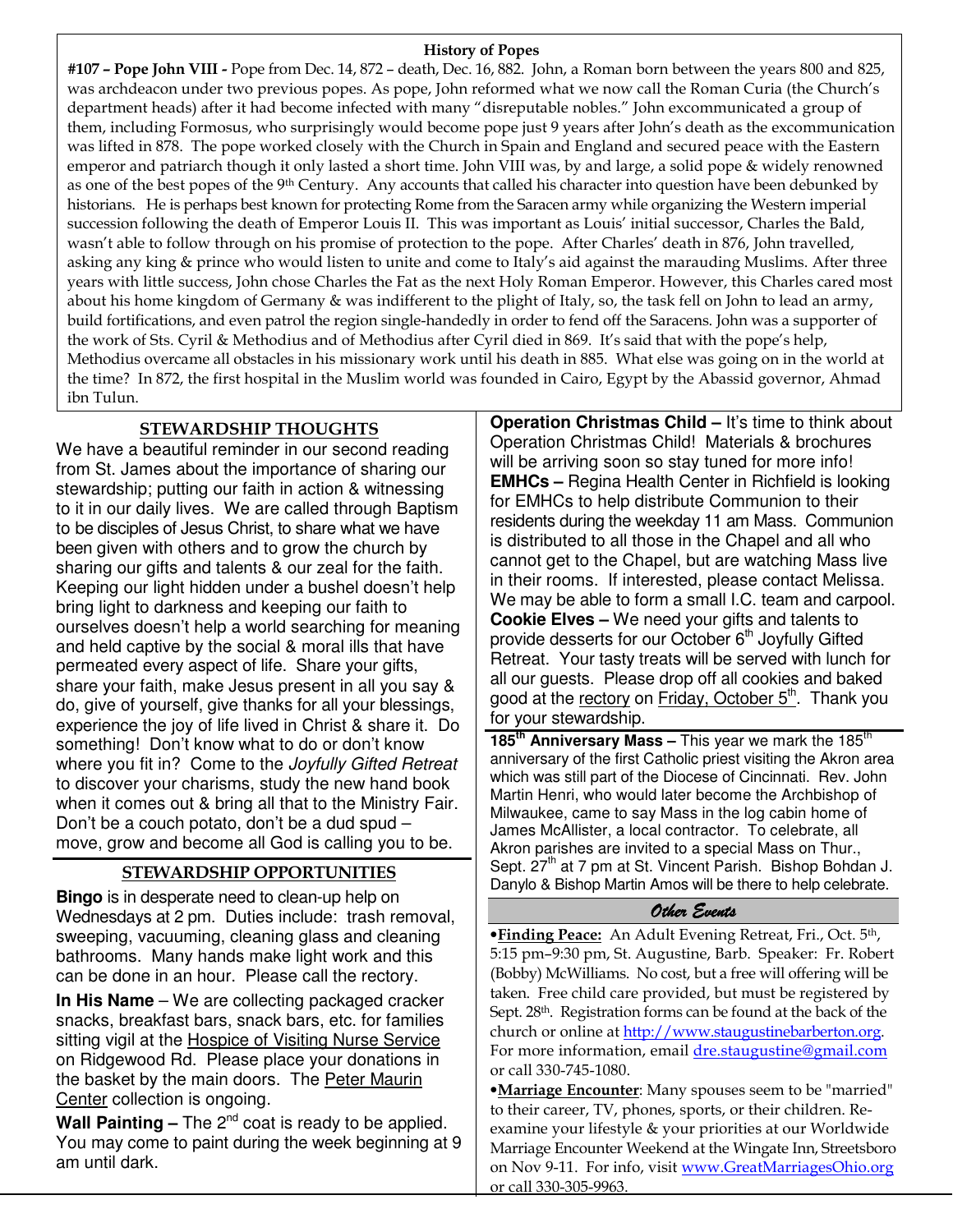**•Cancer Spirituality Group:** the 2<sup>nd</sup> & 4<sup>th</sup> Thursdays at St. Matthew Rectory, Akron, 11 am - 12:30 pm. For info, contact: Pat Flaherty, 330-628-5725 or everhiker@sbcglobal.net. •

**• Free Community Dinner:** Last Tuesday of each month at Park United Methodist Church from 5 – 7 pm. All welcome.

> •**Adopt-A-Plot –** We'd like to remind plotholders to weed their plots as things are getting a bit "weedy." Thank you for your diligence.

**• Embrace Clinic & Care Center (Community Pregnancy** Center) men's ministry runs a series of classes called Steadfast Fathers, and is in need of male volunteers to help facilitate these classes. Call 330-825-1990 for info.

- •**Masses-** Praying for our loved ones who have passed and offering a Mass in remembrance is important to us as Catholics. If you'd like to schedule a Mass, please call the rectory; the stipend is \$10. We are currently scheduling Masses for October 2018 through the end of 2019.
- •**Upcoming Projects**  We will need stewards to oil chairs in the sanctuary. Stay tuned for project dates.

•Caregiver Support: Summit Adult Day Services' support group meets the last Wednesday of each month at 10 am at 812 Biruta St. For info, call 330-762-2000. Free care provided for the older adult while caregivers attend the meetings. •Clear Path Hospice is looking for volunteers to visit patients in Nursing Facilities and Assisted Living Facilities in the area. Free Hospice Volunteer Training. Call Terri DeGeorge, Hospice Volunteer Coordinator for more information at 330-784-2162, ext. 1021.

• •

> •**Graduates -** If you are a 2018 high school or college graduate, please call the rectory and let us know what your plans are. Are you looking forward to more schooling, full-time employment, travel? We are so proud of you!

> •**Adopt-A-Plot –** The following parishioners are on record as having plots to tend: Bostick/Amacher, Morrison, L. Eggert, B. Eggert, Brewer, Mason (2), Gruic, Keegan, C. Wilson, McClellan (2), Berlin, Lecky, Langton (2), Lackney. If you are NOT going to tend your plot, PLEASE call the rectory so that we know your plot is available for adoption. If we do not hear from you, we will assume you are still active in the ministry and will be responsible for your plot. Thank you!

• •**SVdP Food Pantry –** August report: we provided food for 215 people in 71

households.

•

**Holy Family Candle - St. Therese of Lisieux** •**Adopt-A-Plot** – We have 3 small plots which are available for adoption. Please call the rectory for information and location of the plots.

## •**Going out of town?**

• Find parishes & Mass times at www.masstimes.org.

- •**Visiting another parish?** Stay up to date on what's happening here by reading the bulletin online at www.ickenmore.org. Please remember: be a good steward and continue to send in your envelopes.
- Archbishop Hoban High School is excited to have several students from China for the 2018-19 academic year and is looking for great families to welcome these students into their home for the school year. Families receive a \$900 monthly stipend to help with the cost of hosting the student. Host families are only required to provide their visiting student with their own room, all meals outside school lunches, and transportation to/from school (the school bus is ok). Otherwise, host families are asked simply to welcome their exchange student as part of the family and help them experience American culture! For info, please contact Kileigh Su at hostfamily@iperc.org or 330-703-1643. •

Xx. xx

Our Parish Lending Library in the basement of Hitch Hall is full of books about saints, church history, sacraments, scripture and more? Our 5-year plan references more effective use of our parish library so check it out before or after Mass or during the week during rectory hours. Feel free to sign out a book or two and do something for yourself and your faith life.

**Do you love Catholic radio? Have you ever wanted to evangelize through the air waves? Volunteer at AM 1260 The Rock! There are a variety of opportunities; we're sure there will be something to interest you! Opportunities include distributing literature at parishes and** 

**events, performing day to day office work at our studios, voicework, answering phones**  THE IMMACULATE CONCEPTION FAMILY during our upcoming Spirit Brive (April 18<sup>th</sup>-**20th), and so much more! Download the volunteer application here at**  Deaths **am1260therock.com/contact! We want to hear from you!**  New Parishioners Cory Sweitzer (welcome back!)

Lending Library - Please feel free to browse through the books on the shelves on the back wall in Hitch Hall.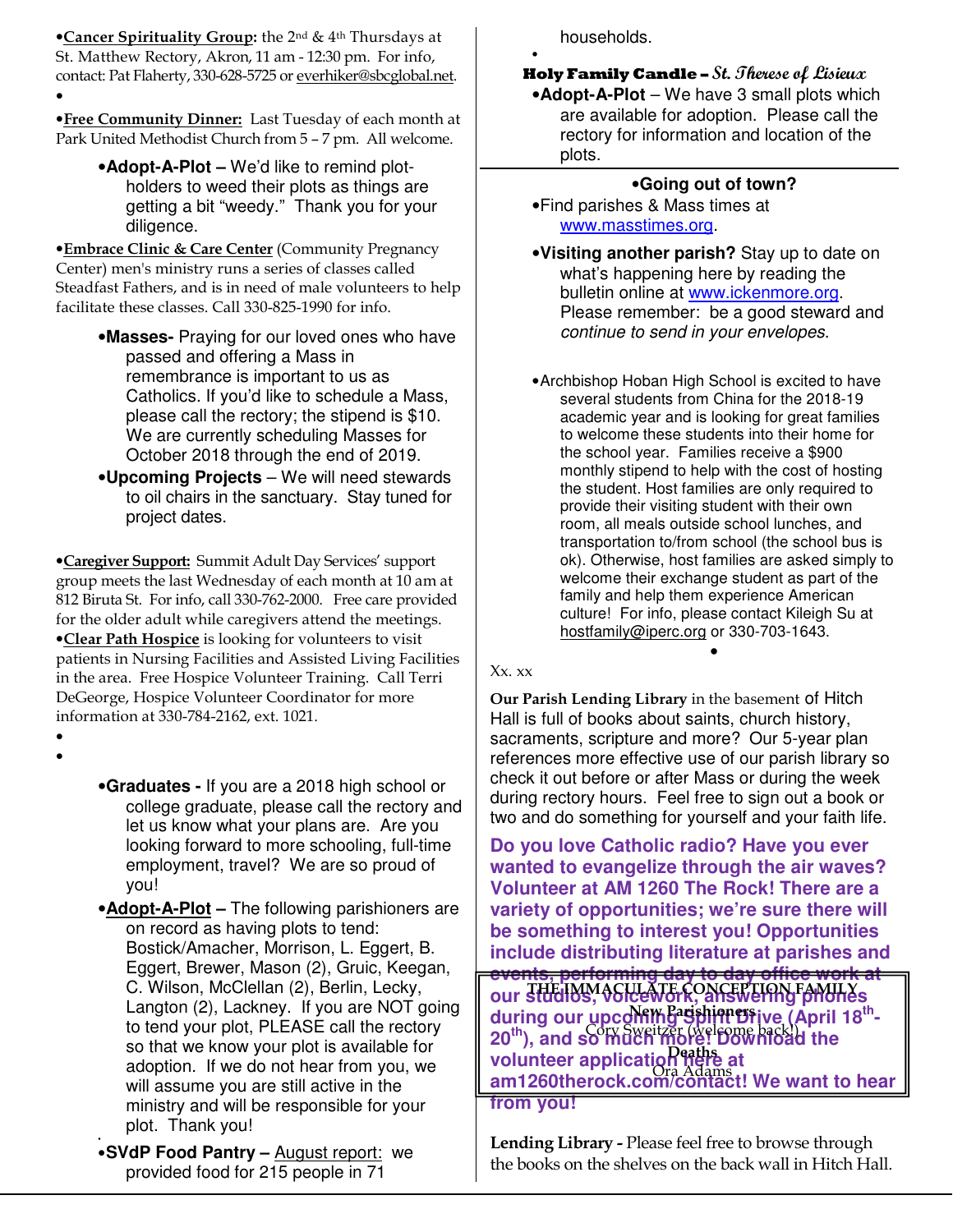You may borrow any books that interest you & return them once you have finished with them.

 $X \times$ 

**Calendar Time -** Once again, we ask all ministries & groups to submit the dates, times & hall information for upcoming events from July 2017 – June 2018. Those who submit their requests early will get preference.

**CareCards –** Cards are given to our shut-ins on the First Friday of each month during the First Friday communion visit. Cards are also given to those visited in nursing homes or hospitals. To participate, purchase or make a card of encouragement, add a short note and sign your name. Put the card into the envelope (do not seal) and place into the basket for completed cards.

#### **The Sacrament of the Anointing of the Sick will be celebrated this Wed., July 25th at the 5:30 pm Mass.**

**Adopt-a-Plot –** Now that it looks as though winter may be done, we encourage you to begin to tend your plots by weeding, picking up debris, etc. **CareCards –**To participate, purchase a card of encouragement or use one from the basket in the back of the church, add a short note and sign your name. Put the card into the envelope (don't seal the envelope) & place into the basket for completed cards.

Please keep them coming! Those who have received the cards have told us how nice it has been to receive the cards and know they are being thought of and prayed for.

**Hall Rental Change –** The Diocese has informed us that all hall rentals for non-parish events must be covered by the diocesan special event insurance at a cost of \$100; no personal coverage from a homeowner's policy or private insurance. Therefore we are forced to charge \$100 for each non-parish use of the hall (showers, parties, etc.). The parish will not retain any of the rental money, but will continue to cover expenses such as paper products & utilities. We will honor all current contracts as written but the new policy is effective immediately.

•

**Let's Be Intentional! Healthwise –**1) Use the hand sanitizer that has been placed at all doors of the church. 2) If you're not feeling well, do not drink from the cup. 3) Cough or sneeze into your elbow – not your hands. 4) During this flu season, wave or nod rather than shake hands. Let's show care and concern for one another. **Worship –** 1) Move around, sit in a different spot, meet more people, form stronger community. 2) Pick up the hymnal, sing & respond with enthusiasm. 3) Read the scriptures before Mass (listed in the bulletin). 4) Be open

to what God will reveal in the prayers, readings and homily. **Family Life –** 1) Pray together, 2) Say grace at meals, 3) Parents bless children as they leave the house, 4) Spouses bless one another, 5) Talk about the homily after Mass, 6) Read scripture together, 7) Show respect for one another, 8) Recount the blessings of the day, 9) Encourage and affirm one another, 10) Find a common ministry.

•**Adopt-A-Plot** – Plot holders, take a little time to enjoy this pleasant weather and do a little cleanup and maintenance on your plot. Clean out dead foliage, pick up trash, start planning!

## **Generations of Faith**

Due to the unpredictable nature of our Ohio winters, Generations does not meet in January and February. Our next session will be March 1<sup>st</sup>.

**Bingo & Bingo Kitchen** is in need of help. Can you spare a Wednesday morning once or twice a month? **Acme Cashback -** The current earning period has ended. Be sure to place all your Acme receipts in the baskets by the doors of the church. Every receipt counts!

begins on Ash Wednesday, Feb. 14<sup>th</sup>. Mass will be celebrated at 7 pm; no 5:30 pm Mass.

The 3 pillars of Lent are: prayer, fasting & almsgiving. Prayer – Pick up a copy of Word Among Us (available at the doors of the church), check out the online sites listed in the bulletin, attend daily Mass, make, a Holy Hour here or at St. Augustine (doors open during daylight hours, after dark call 330-690-9661, go to confession, make Fridays special by coming to 5:30 pm Mass, staying for private prayer time & then praying the Stations of the Cross at 6:30 pm, pray for fellow parishioners and for the sharing of your stewardship. Fasting - Ash Wednesday & Good Friday are days of fast & abstinence. Fasting is obligatory for all between 18 & 59 years old, allowing a person to eat one full meal, two smaller meals, not to equal one full meal with no in-between meal snacks. Abstinence (from meat and meat products) is obligatory beginning at age 14. Fridays in Lent are days of complete abstinence.

### Almsgiving –

•A Lent To Remember: Sts. Peter & Paul, 169 W. Clinton St, Doylestown, Tuesdays thru Mar. 20<sup>th</sup>, 7 pm in the school. Presentation on the transforming power of mercy sponsored by Formed.org Adult Education.

## **Lenten Prayer Resources**

Print: **The Word Among Us,** daily Mass readings and reflections for the Lenten season, will be available at the doors of the church. One per household please. Pick up a copy of **Perfectly Yourself** by Matthew Kelly which goes with the bestlentever program below.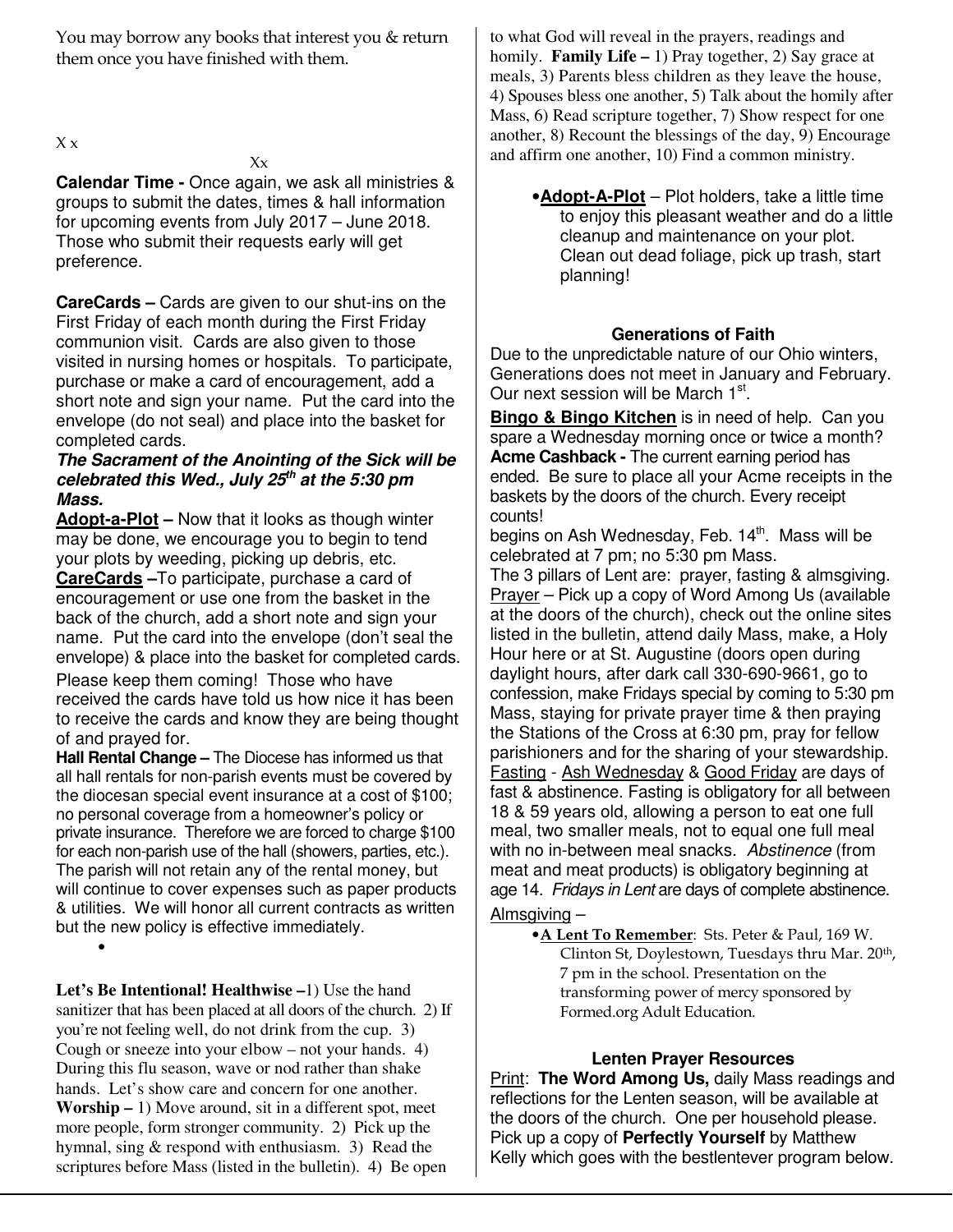Online: Visit **bestlentever.com/parishsignup** to sign up to receive daily reflections from Matthew Kelly and Dynamic Catholic. Text LENT to 22828 or sign up at **LentReflections.com** to receive daily messages from Bishop Barron and Word on Fire.

**In His Name** – We are collecting warm socks at the main doors of the church for Hoban's **Project Hope**  which serves the homeless. We continue to accept donations for the **Peter Maurin Center** which also serves the poor and the homeless in Akron. Please drop your donations in the designated basket by the main doors of the church.

**Mission Dresses –** If you would like to help in any way with this Corporal Work of Mercy, clothing the naked, please contact the rectory.

Did you know our website **www.ickenmore.org** has links to Daily Mass Readings, reflections and articles from other Catholic websites as well as our parish news and bulletins? Take a moment to check it out and find something new every time you visit.

**Kenmore Free Store** – As of Sept. 30, 2017 the store has registered 1616 families representing 4,220 members & has 3,600 followers on Facebook. In the last quarter 10,491 total items were "purchased" in the store, not including items that do not count against monthly totals. Thank you for your donations – we are in real need of help to sort through the wonderful donations we receive. Please call the rectory to offer your stewardship.

**Bulletin –** Due to the high volume of packages UPS handles this time of year and short holiday office hours, items for the upcoming bulletins **must be submitted at least 10 days** before they are to appear.

**Funeral Dinner Ministry –** We are in need of people willing to provide a dish for a funeral meal and men and women willing to serve meals. You're only called into service when we have funeral dinners & we rotate teams and meal providers. Call the rectory for more info or to share your stewardship.

**CareCards** are a wonderful way to let members of our parish who are unable to join us due to health issues know they are remembered & cared for. **Christmas is coming,** so please take a few moments to sign a Christmas card for someone who is shut-in. Cards will be delivered with First Friday Communion on **Dec. 1.** Unsigned cards are available at the table at the main doors of the church. Please sign a card, add a cheery note, do not seal the envelope & drop in the basket on the table.

. **Kenmore Free Store** – Looking for a meaningful way to use your stewardship to serve & minister to others? Call the rectory or stop by the school basement on Tuesdays 4:30 – 7 pm or Saturdays 9:30 – noon.

**Parish Registration Records -** Help us keep our records accurate. Please contact the rectory with any updates to your parish record, such as disconnected landline numbers, new cell numbers, children moving out, emergency contact names and numbers, etc.

•LEAF Ministry: Listening, Encouraging and Assisting Families of the Incarcerated. Confidential meetings are held the 4th Thursday of each month at 7 pm at Nativity of the Lord Jesus Parish, 2425 Myersville Rd. There is no cost to attend; all are welcome, including children. **Giving Tree** – During Advent, donations of scarves, hats, mittens, gloves, etc. can be placed on the Giving Tree near the altar. Items will be given to those in need who are serviced by our SVDP Food Pantry

> oReminder: Take items out of the original packing as that trash will compound problems for receiving communities & you'll be able to get more items in your box. Also, soap should be taken out of the box and placed in a plastic baggie. If you wish to help with shipping costs, please make checks out to Samaritan's Purse with OCC on the memo line.

•

#### •Catholic Charities Hot Meals for the Homeless:

Volunteers requested: Visitation of Mary, 55 Broad St. Tuesdays: need 1 or 2 people at 12:30 or 1 pm for two hours. Blessed Trinity, 300 E. Tallmadge Ave. Wednesdays: need 1 or 2 people at 8 or 8:30 am for two hours. For info, email Ken at kgzehenni@clevelandcatholiccharities.org. •

•Community Pregnancy Center in Barberton is looking for volunteers to work one-on-one with clients. Training is provided. For more information, please contact Peggy at 330-825-1900 or peggy@communitypregnancycenter.org. (Community Pregnancy Center is a Christian outreach ministry faithful to the teachings of the Catholic Church.).

**Parish Finance Council –** Experience with finance, investing, accounting, real estate, financial planning, no felony convictions? We need more members. You need not be a registered parishioner of IC, but should be a registered parishioner in the area.

**Sunday Collection Counters -** We need more Counters to create rotating teams. If you're good with figures & haven't been convicted of a felony, this is for you!

**In His Name -** We are collecting school supplies to be distributed through the Free Store, food pantry & the Kenmore After-School Program. We're also collecting NEW underwear & socks for school-aged children. Please place donations in the basket by the main doors. The Peter Maurin Center collection is ongoing. Eugene.

1 1

•**Adopt-A-Plot –** If you'd like to adopt a plot, please call the rectory.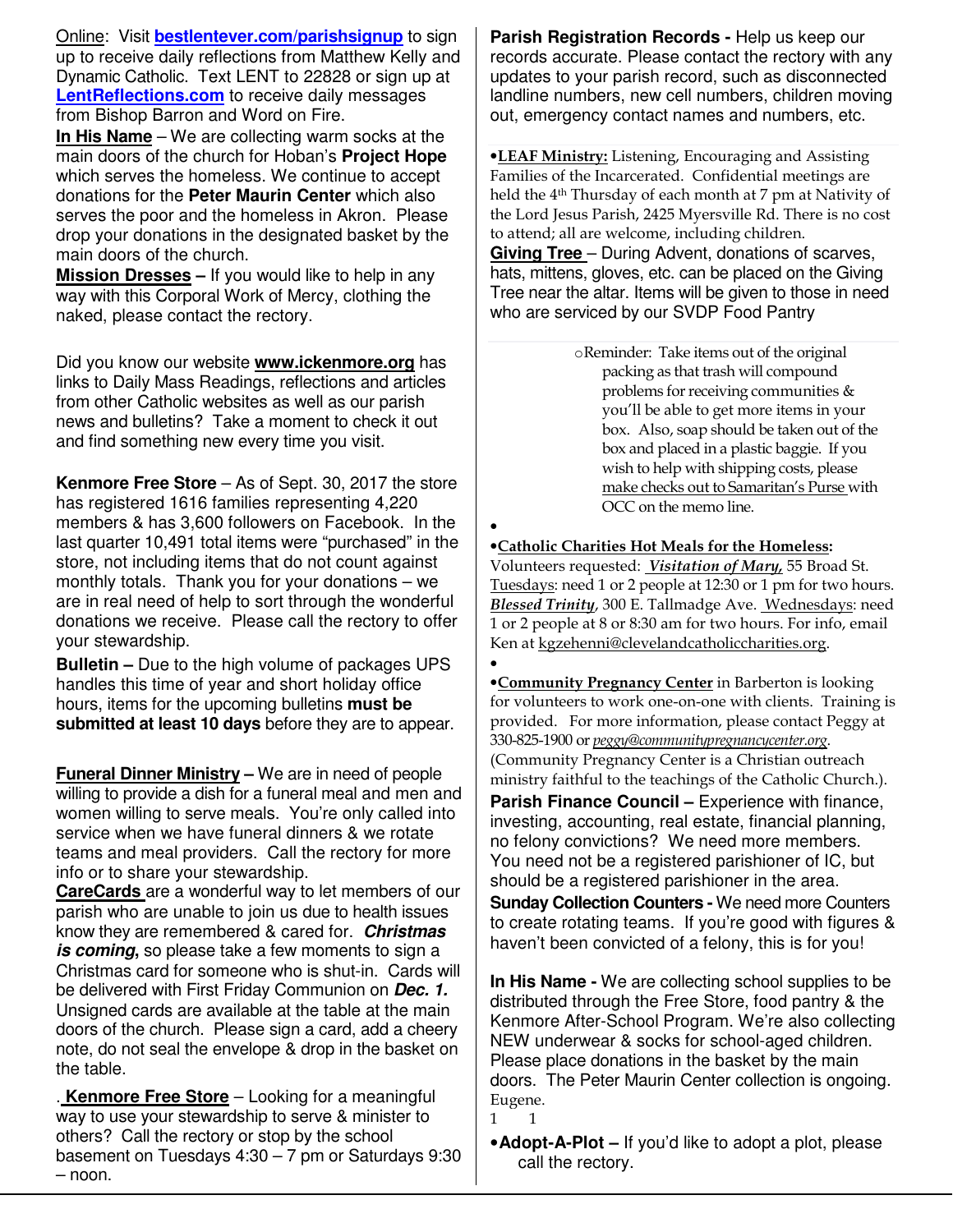•**Contemporary Choir** has begun its "every other week" practice schedule. If you are interested in joining us to make beautiful music, call the rectory to get the correct schedule.

**In His Name** – The Peter Maurin Center which serves the poor & the homeless in Akron is in desperate need of travel-size toiletries. Please drop your donations in the designated baskets by the main doors of the church.

**Bingo** – Thank you to those who have stepped forward, but there's still need for more help. We hope to establish a rotating schedule so we can avoid cancelling games due to illness or absence of a bingo manager. Please call the rectory to share your stewardship. Doors open at 8:30 am, game at 11 am every Wednesday. If you are available to help with floor sales of Instant Bingo, to serve as callers or checkers, please call the rectory at 330-753-8429. **CareCards** is designed to send notes of cheer and encouragement to our shut-ins. Simply make or purchase cards, write personal notes inside, sign your name & put them (unsealed) in the CareCards basket by the main doors of the church. The cards will be sent to parishioners in nursing care facilities, hospitals and will be delivered to shut-ins during First Friday communion calls. This is a great activity for the whole family! Thank you for thinking of & encouraging others. •MAGIC Mentors Program: Catholic Charities Social Services is looking for individuals to volunteer 4-6 hours a month to become Mentors to at-risk kids in the Barberton area. Please contact Ginger Malcolm at 330-762-2961 ext. 248 for more information.

•Calling A Few Good Men: First & Ten men's ministry (a service of Community Pregnancy Center, Barberton) is looking for a few good men to mentor young fathers into strong dads! If you're interested in finding out more, call 330-825-1900 or email firstandten@communitypregnancycenter.org!

**P** .

- •**Shut-in Ministry** Do you know a fellow parishioner who has become homebound due to illness or accident or is in the hospital or a nursing care facility? If so, contact the rectory; we'd like to offer them the opportunity to receive the Eucharist and pastoral care. They are valued members of our parish family and we want to ensure them of our prayers and commitment.
	- We know the Holy Spirit by many titles including: Paraclete, Consoler, Spirit of the promise, Spirit of Truth, Spirit of adoption, Spirit of Christ, Spirit of the Lord, Spirit of God and Spirit of glory. Symbols of the Holy Spirit are water (in which we were baptized), Anointing (which happens at Baptism, Confirmation, Holy Orders and

Anointing of the Sick), Fire (Pentecost & other occasions) Cloud & Light (throughout the Old Testament & the Transfiguration) The Seal (the effect of the anointing) The Hand (laying on of hands, imposition of hands) The Finger (by the finger of God Jesus casts out demons, the writing of the 10 commandments on the stone tables) The Dove (after the flood, at Jesus' baptism).

•Are you ready for The Challenge? Coming soon to Living Bread Catholic Radio, AM1060 - teams will compete by testing their knowledge of the faith and try to win prize money for their favorite Catholic non-profit organization. Listen 24/7 on the radio, online at livingbreadradio.com or download the app.

**Adopt-A-Plot** –Take some time to enjoy the beautiful weather to remove any weeds, trash or debris & think about any plantings and red mulch you may want to add. Thank you for your stewardship. If you would like to adopt an available plot, please call the rectory. •

During May & June, we collected \$3,406 from your Debt Reduction contributions and the sale of preschool equipment. We have paid out \$3,929 toward reducing the parish's debt. The unpaid balance has been

| reduc |  |
|-------|--|
|       |  |
| Pope. |  |

•

•

reduced  $\frac{37}{2}$  and  $\frac{323}{10}$  is une. Risen!

- •**Church Housekeeping**  we need 2 stewards to help clean the church. Call Cherylyn at 330-825- 5949.
- •Church Candles The Sanctuary Lamp over the Tabernacle is a 14 day candle. The donation for this candle is  $$10 \&$  the candle will burn for two weeks for your intention. The Holy Family Candle can be lit for one week for \$5. Envelopes can be found in front of the votive lights. Please clearly mark your intention & which candle you are requesting.

•As we pray for others here on earth, we're encouraged by the Church to pray for the deceased and those souls in purgatory.

**Clothes Recycling** – If you have items to donate, please consider the Free Store rather than the city collection. If you have the green city recycling bags/labels please donate them as well, that way your donations directly impact those in the Kenmore Community.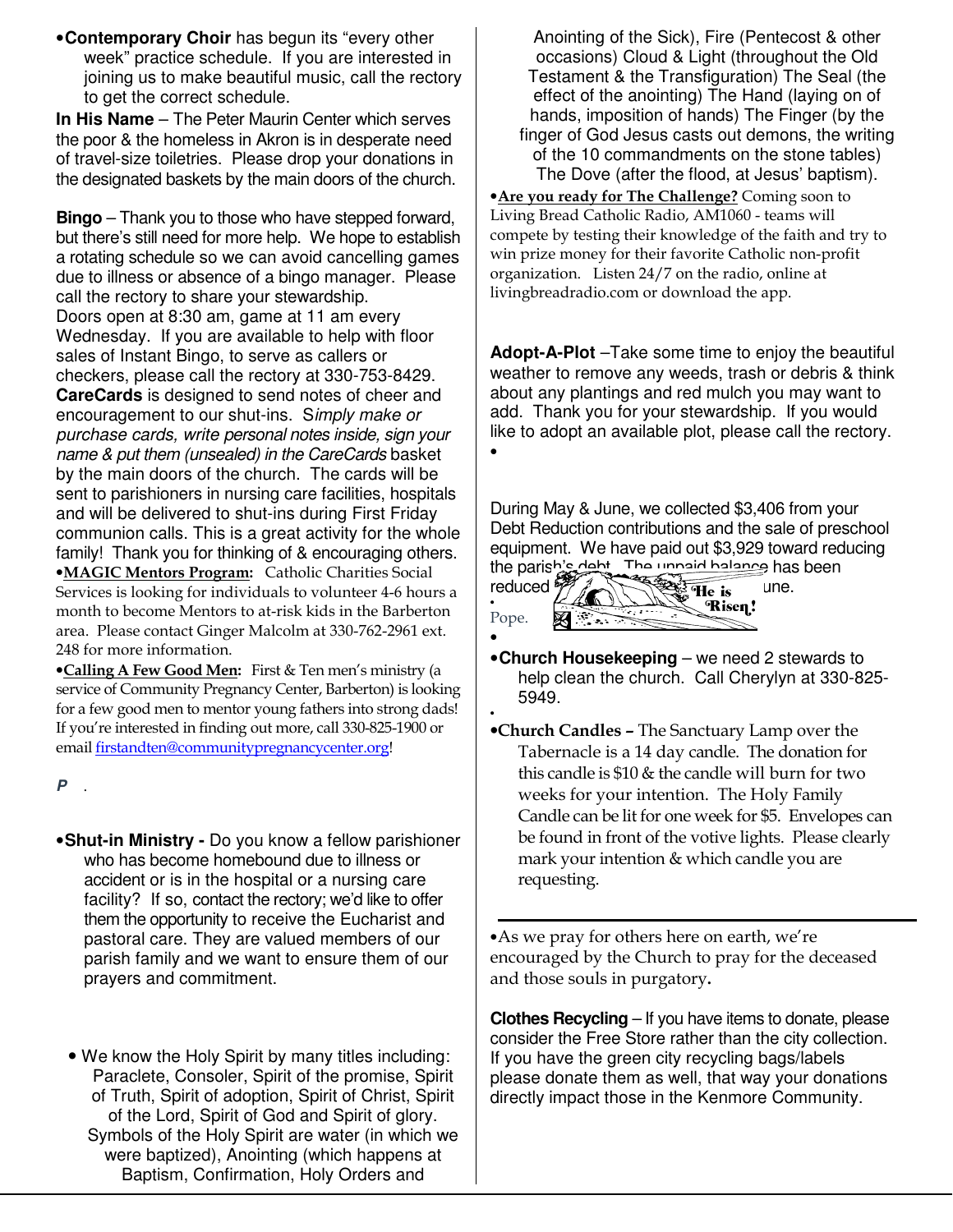•Job opportunities are available with Ohio Catholic Federal Credit Union. visit www.ohiocatholicfcu.com/careers or send an email to hr@ohiocatholicfcu.com for more info. •

#### What.

•

Adult Volunteers Needed – for the Peter Maurin Center Dining Hall, 1096 S. Main St., Akron. If interested, call Jim Orenga at 330-414-5639 or email jporenga@gmail.com. Visit petermaurincenter.org for greater insight into their ministry. •or lisam@twinnpalms.com for additional information. •

Check out our website www.ickenmore.org for pictures from the Holiday on the Boulevard event and church decorating.

•Attention Young Adults – Find information about the N.E. Ohio Catholic Young Adults Meetup Group at http://www.meetup.com/Northeast-Ohio-Catholic-Young-Adults/. The group is free to join & the interactive calendar is easy to use! For info, please contact Jennifer Sullivan at groundsforfaith@yahoo.com or 330-217-1064. What 453)

•Catholic Moms Meetup Group: This group has events for just moms, moms with their kids & the whole family. To sign up, visit http://www.meetup.com//Catholic-Moms-of-Northeast-Ohio/events/calendar/

**•Bishop's Corner:** Tune in Wednesdays at 11 am to Living Bread Radio AM1060 & FM89.5. Call in your questions to 1-888-966-2903. Visit livingbreadradio.com for topics and dates. You can also listen live on our website or download an app to listen on your Android or iPhone.

**Free Store:** Ministry Partners (**workers)** are most welcome. Join others from our parish & community in serving our neighbors. Call the rectory for info or stop by on a Saturday morning in Maher Hall or the 3<sup>rd</sup> floor of Waldeisen and check it out. Household items may be brought to the front doors of Waldeisen on Saturdays between 9 am & noon. Someone will come out to get them from your car. Clothing only **donations** may be placed in the shed anytime. Thank you for your support.

Requested item for this month: **shampoo**. Please place donated items in the basket behind the last pew in the church.

Lenten Almsgiving – See above for instructions to turn in your rice bowl.

•In His Name – School supplies. All donated items may be placed in the basket at the main doors of the church & will go to our SVdP Food Pantry & the Free Store.

•Check out our website **www.ickenmore.org** for new stories as well as pictures from the Holiday on the Boulevard event and church decorating. Website Updates & Online Calendar

#### Magazine & Literature Rack

We are happy to provide a variety of informative & entertaining reading material; the majority of which is offered free. However, we do receive a bill at the end of each month for the national Catholic magazines. We have affixed a price tag to these magazines. We are only required to pay for the magazines that are missing from the bookrack at the end of the month. In recent months, there have been multiple occasions where these magazines have been 'borrowed' and not returned until after the parish has paid for them. Please feel free to look through the reading material, take any of the free pamphlets that interest you, but in the spirit of good stewardship of parish finances, either return the priced magazines to the book rack before leaving the property or enclose payment in the provided envelopes and drop in the collection basket or in the mail slot at the back door of the rectory. Thank you.

**In His Name: warm socks** for the homeless in support of Hoban High School's Project Hope. All sizes, toddler - adult, are welcome & appreciated. No dress or ankle socks. Place donations in the basket on the table at the main doors of the church.

DONATE THAT OLD CAR TO THE ST. VINCENT DE PAUL SOCIETY: Donate your used car, van or pickup truck to the SVDP Car Donation Program, and avoid the hassles and headaches of trading it in or selling it yourself. Your vehicle will be sold and the proceeds used by the St. Vincent de Paul Society in the Diocese of Cleveland in their charitable programs that assist the needy and suffering. You may also be eligible for an income tax deduction. To donate your vehicle and have it picked up within 24 hours, call 1-800-322-8284 or visit www.svdpusacars.com .

Our October collection will benefit Hoban High School's Project Hope which serves the homeless in Akron. We will be collecting warm socks (no dress socks) for men women & children. Please place your donations in the basket on the table by the main doors of the church.

**WEBSITE ADMINISTRATOR** - We are in great need of someone who is tech savvy and able to maintain our parish website. Please call the rectory to offer your time and talents to this endeavor.